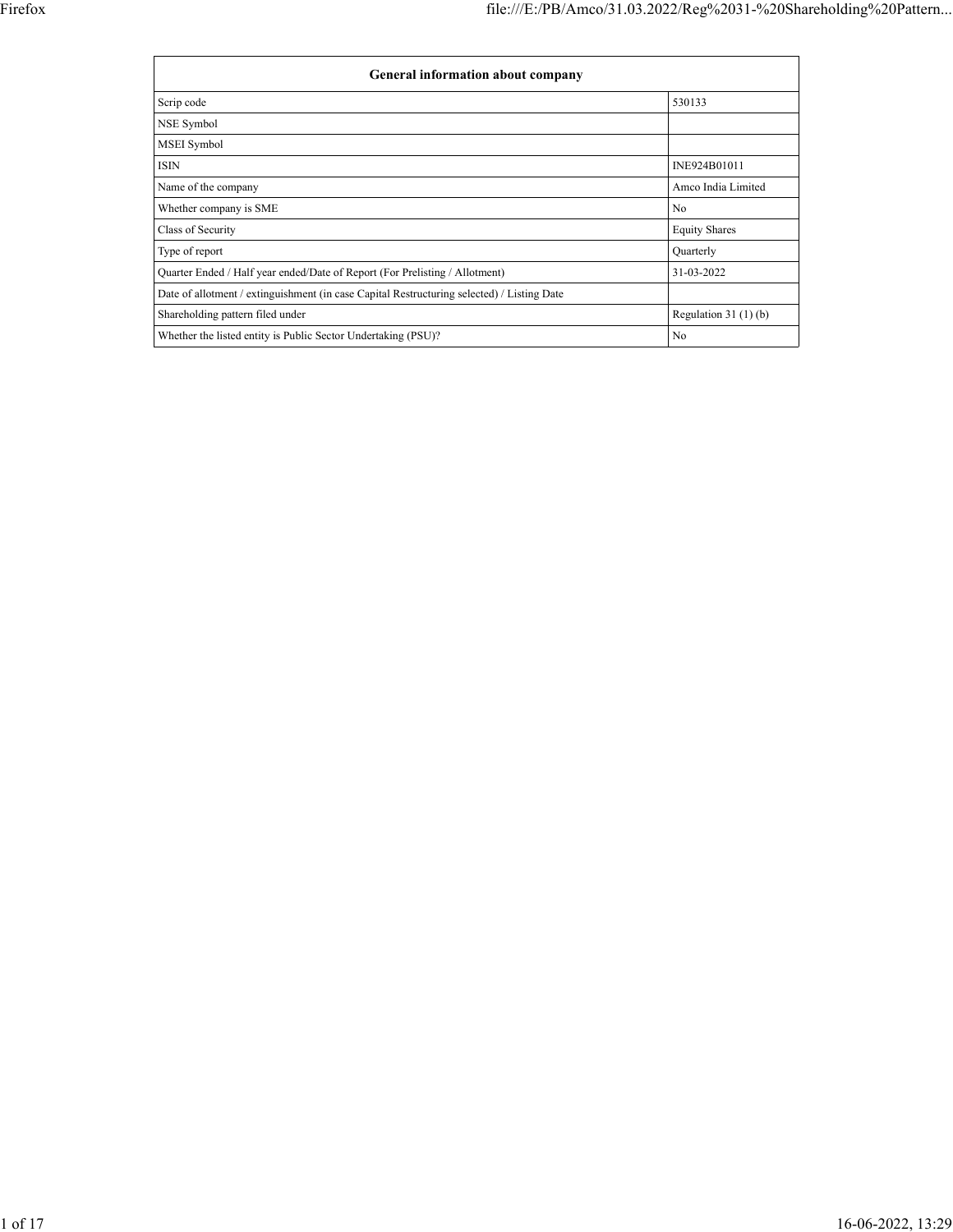|                | <b>Declaration</b>                                                                        |                |                                |                       |                            |  |  |  |
|----------------|-------------------------------------------------------------------------------------------|----------------|--------------------------------|-----------------------|----------------------------|--|--|--|
| Sr.<br>No.     | Particular                                                                                | Yes/No         | Promoter and<br>Promoter Group | Public<br>shareholder | Non Promoter-Non<br>Public |  |  |  |
| ш              | Whether the Listed Entity has issued any partly paid up<br>shares?                        | No             | N <sub>0</sub>                 | N <sub>0</sub>        | N <sub>0</sub>             |  |  |  |
| $\overline{2}$ | Whether the Listed Entity has issued any Convertible<br>Securities?                       | No             | N <sub>0</sub>                 | N <sub>0</sub>        | N <sub>0</sub>             |  |  |  |
| 3              | Whether the Listed Entity has issued any Warrants?                                        | No             | N <sub>0</sub>                 | N <sub>o</sub>        | N <sub>o</sub>             |  |  |  |
| 4              | Whether the Listed Entity has any shares against which<br>depository receipts are issued? | N <sub>0</sub> | N <sub>0</sub>                 | N <sub>0</sub>        | N <sub>0</sub>             |  |  |  |
| 5              | Whether the Listed Entity has any shares in locked-in?                                    | N <sub>0</sub> | N <sub>0</sub>                 | N <sub>0</sub>        | N <sub>0</sub>             |  |  |  |
| 6              | Whether any shares held by promoters are pledge or<br>otherwise encumbered?               | No             | N <sub>0</sub>                 |                       |                            |  |  |  |
| 7              | Whether company has equity shares with differential<br>voting rights?                     | No             | N <sub>0</sub>                 | N <sub>0</sub>        | N <sub>0</sub>             |  |  |  |
| 8              | Whether the listed entity has any significant beneficial<br>owner?                        | Yes            |                                |                       |                            |  |  |  |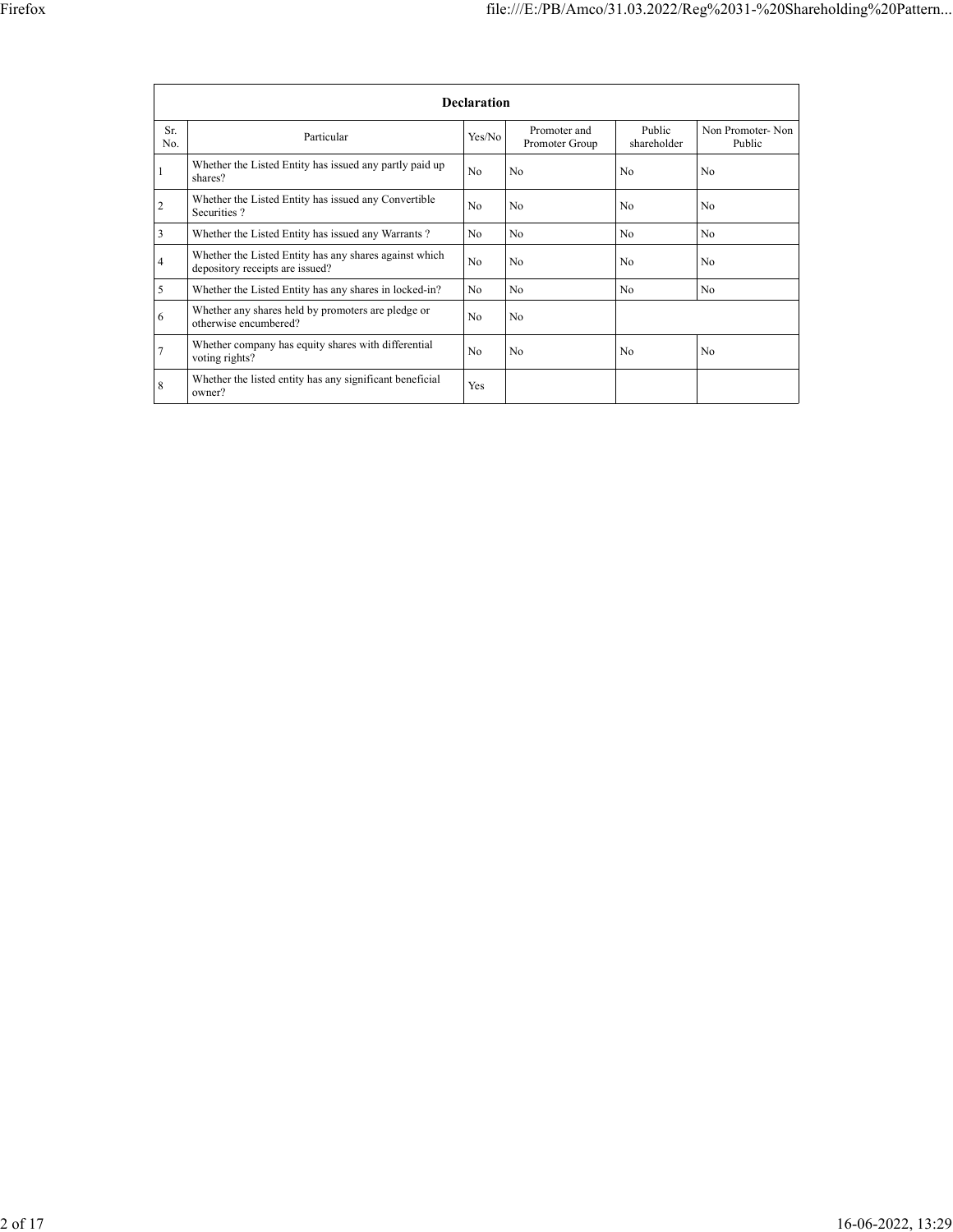|                 | Table I - Summary Statement holding of specified securities |                                  |                                   |                             |                          |                                  |                                                                          |                                                                  |               |         |                     |
|-----------------|-------------------------------------------------------------|----------------------------------|-----------------------------------|-----------------------------|--------------------------|----------------------------------|--------------------------------------------------------------------------|------------------------------------------------------------------|---------------|---------|---------------------|
|                 |                                                             | No. of                           |                                   | No. Of<br>Partly            | No. Of<br>shares         | Total nos.<br>shares held        | Shareholding as<br>a % of total no.<br>of shares                         | Number of Voting Rights held in each<br>class of securities (IX) |               |         |                     |
| Category<br>(1) | Category of<br>shareholder<br>(II)                          | Nos. Of<br>shareholders<br>(III) | fully paid<br>up equity<br>shares | paid-up<br>equity<br>shares | underlying<br>Depository | $(VII) =$<br>$(IV)+(V)+$<br>(VI) | (calculated as<br>per SCRR,<br>1957) (VIII) As<br>$a\%$ of<br>$(A+B+C2)$ | No of Voting (XIV) Rights                                        |               |         | Total as a          |
|                 |                                                             |                                  | $held$ (IV)                       | held<br>(V)                 | Receipts<br>(VI)         |                                  |                                                                          | Class<br>eg: X                                                   | Class<br>eg:y | Total   | $%$ of<br>$(A+B+C)$ |
| (A)             | Promoter &<br>Promoter<br>Group                             | 9                                | 2657808                           |                             |                          | 2657808                          | 64.67                                                                    | 2657808                                                          |               | 2657808 | 64.67               |
| (B)             | Public                                                      | 2858                             | 1452192                           |                             |                          | 1452192                          | 35.33                                                                    | 1452192                                                          |               | 1452192 | 35.33               |
| (C)             | Non<br>Promoter-<br>Non Public                              |                                  |                                   |                             |                          |                                  |                                                                          |                                                                  |               |         |                     |
| (C1)            | <b>Shares</b><br>underlying<br><b>DRs</b>                   |                                  |                                   |                             |                          |                                  |                                                                          |                                                                  |               |         |                     |
| (C2)            | Shares held<br>by<br>Employee<br>Trusts                     |                                  |                                   |                             |                          |                                  |                                                                          |                                                                  |               |         |                     |
|                 | Total                                                       | 2867                             | 4110000                           |                             |                          | 4110000                          | 100                                                                      | 4110000                                                          |               | 4110000 | 100                 |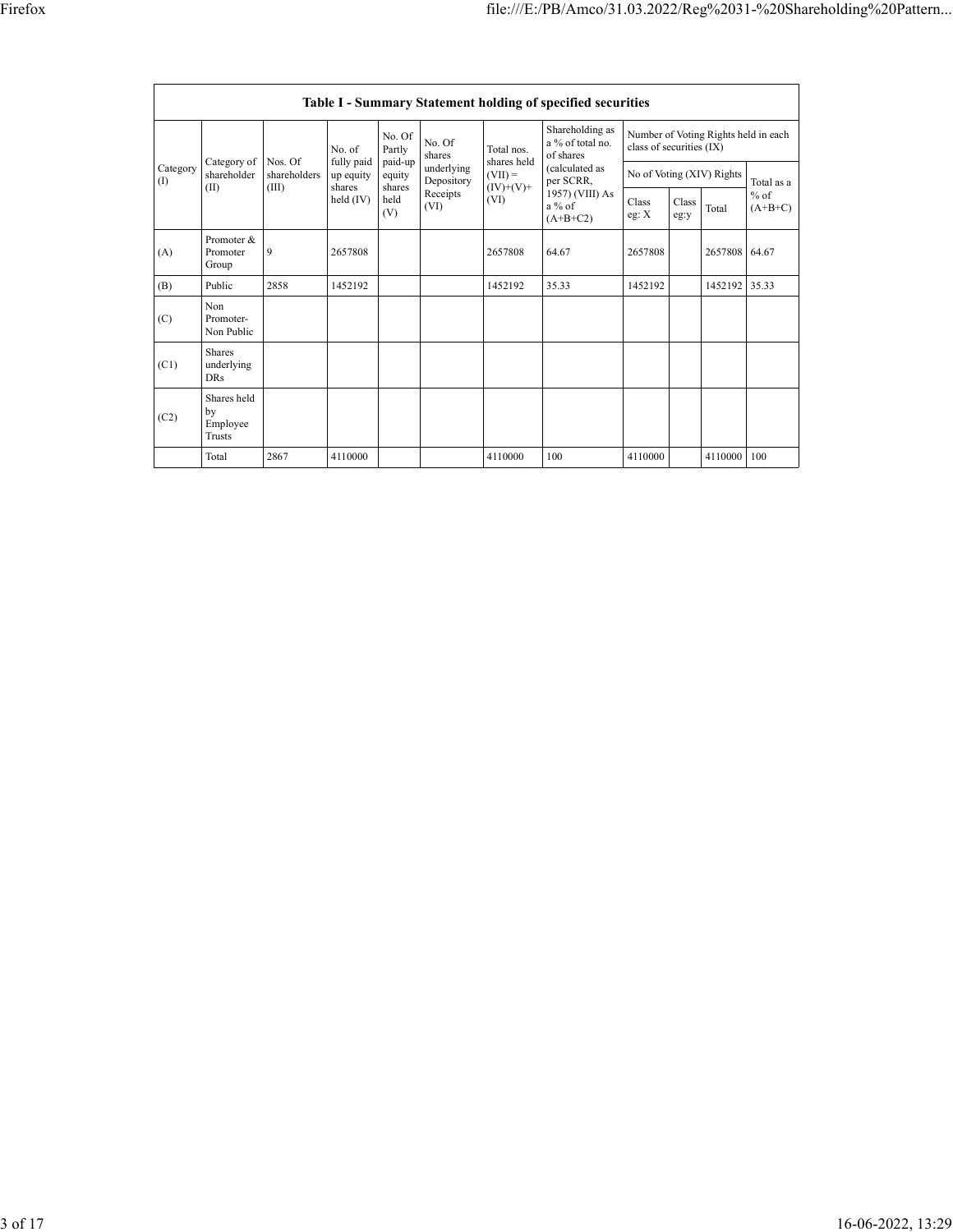|                                                                                                                                                                                                                                 | Table I - Summary Statement holding of specified securities |                                                                        |                                                                             |                                                                                                            |                                        |                                                |                                                                               |  |                                                                         |         |
|---------------------------------------------------------------------------------------------------------------------------------------------------------------------------------------------------------------------------------|-------------------------------------------------------------|------------------------------------------------------------------------|-----------------------------------------------------------------------------|------------------------------------------------------------------------------------------------------------|----------------------------------------|------------------------------------------------|-------------------------------------------------------------------------------|--|-------------------------------------------------------------------------|---------|
| No. of<br>No. Of<br><b>Shares</b><br>Shares<br>Category of<br>Underlying<br>Underlying<br>Category<br>shareholder<br>Outstanding<br>(1)<br>Outstanding<br>(II)<br>convertible<br>Warrants<br>securities $(X)$<br>$(X_i)$<br>(a) |                                                             |                                                                        | No. Of Shares<br>Underlying<br>Outstanding<br>convertible<br>securities and | Shareholding, as<br>a % assuming full<br>conversion of<br>convertible<br>securities (as a<br>percentage of | Number of<br>Locked in<br>shares (XII) |                                                | Number of<br><b>Shares</b><br>pledged or<br>otherwise<br>encumbered<br>(XIII) |  | Number of<br>equity shares<br>held in<br>dematerialized<br>form $(XIV)$ |         |
|                                                                                                                                                                                                                                 | No. Of<br>Warrants (Xi)                                     | diluted share<br>capital) $(XI)=$<br>(VII)+(X) As a %<br>of $(A+B+C2)$ | No.<br>(a)                                                                  | As a $%$<br>of total<br>Shares<br>held<br>(b)                                                              | No.<br>(a)                             | As a %<br>of total<br><b>Shares</b><br>held(b) |                                                                               |  |                                                                         |         |
| (A)                                                                                                                                                                                                                             | Promoter &<br>Promoter<br>Group                             |                                                                        |                                                                             |                                                                                                            | 64.67                                  |                                                |                                                                               |  |                                                                         | 2657808 |
| (B)                                                                                                                                                                                                                             | Public                                                      |                                                                        |                                                                             |                                                                                                            | 35.33                                  |                                                |                                                                               |  |                                                                         | 1242954 |
| (C)                                                                                                                                                                                                                             | Non<br>Promoter-<br>Non Public                              |                                                                        |                                                                             |                                                                                                            |                                        |                                                |                                                                               |  |                                                                         |         |
| (C1)                                                                                                                                                                                                                            | <b>Shares</b><br>underlying<br><b>DRs</b>                   |                                                                        |                                                                             |                                                                                                            |                                        |                                                |                                                                               |  |                                                                         |         |
| (C2)                                                                                                                                                                                                                            | Shares held<br>by<br>Employee<br><b>Trusts</b>              |                                                                        |                                                                             |                                                                                                            |                                        |                                                |                                                                               |  |                                                                         |         |
|                                                                                                                                                                                                                                 | Total                                                       |                                                                        |                                                                             |                                                                                                            | 100                                    |                                                |                                                                               |  |                                                                         | 3900762 |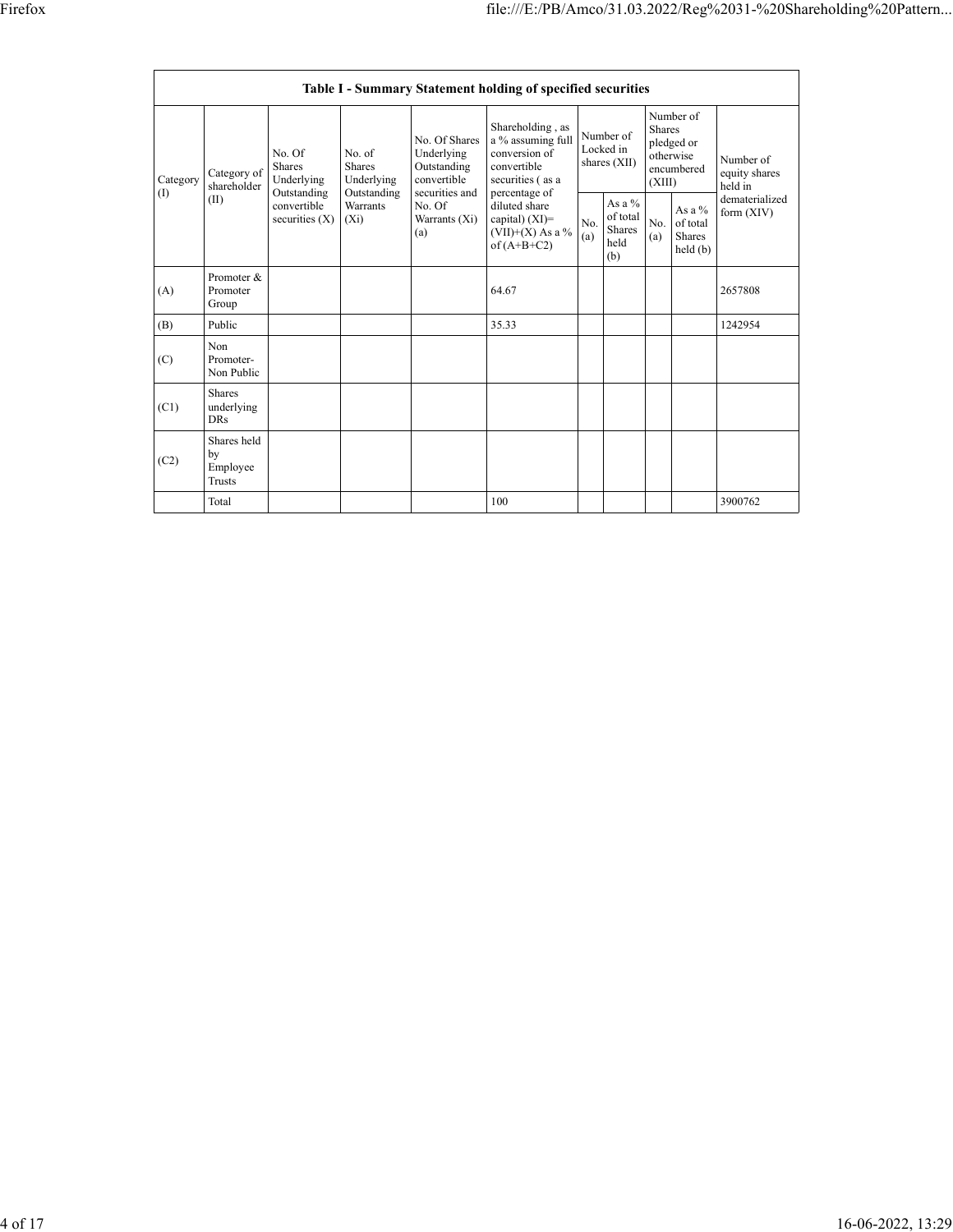| Table II - Statement showing shareholding pattern of the Promoter and Promoter Group      |                                                                                                                     |                                  |                                                |                                              |                                                          |                                                   |                                                                                                 |                                                                                                  |               |         |                           |
|-------------------------------------------------------------------------------------------|---------------------------------------------------------------------------------------------------------------------|----------------------------------|------------------------------------------------|----------------------------------------------|----------------------------------------------------------|---------------------------------------------------|-------------------------------------------------------------------------------------------------|--------------------------------------------------------------------------------------------------|---------------|---------|---------------------------|
| Sr.                                                                                       | Category & Name<br>of the<br>Shareholders (I)                                                                       | Nos. Of<br>shareholders<br>(III) | No. of<br>fully<br>paid up<br>equity<br>shares | No.<br>Of<br>Partly<br>paid-<br>up<br>equity | No. Of<br>shares<br>underlying<br>Depository<br>Receipts | Total nos.<br>shares<br>held (VII)<br>$(IV)+(V)+$ | Shareholding<br>as a % of total<br>no. of shares<br>(calculated as<br>per SCRR,<br>1957) (VIII) | Number of Voting Rights held in<br>each class of securities (IX)<br>No of Voting (XIV)<br>Rights |               |         | Total<br>as a %<br>of     |
|                                                                                           |                                                                                                                     |                                  | held<br>(IV)                                   | shares<br>held<br>(V)                        | (VI)                                                     | (VI)                                              | As a % of<br>$(A+B+C2)$                                                                         | Class<br>eg: X                                                                                   | Class<br>eg:y | Total   | Total<br>Voting<br>rights |
| A                                                                                         | Table II - Statement showing shareholding pattern of the Promoter and Promoter Group                                |                                  |                                                |                                              |                                                          |                                                   |                                                                                                 |                                                                                                  |               |         |                           |
| (1)                                                                                       | Indian                                                                                                              |                                  |                                                |                                              |                                                          |                                                   |                                                                                                 |                                                                                                  |               |         |                           |
| (a)                                                                                       | Individuals/Hindu<br>undivided Family                                                                               | $\,$ 8 $\,$                      | 2261633                                        |                                              |                                                          | 2261633                                           | 55.03                                                                                           | 2261633                                                                                          |               | 2261633 | 55.03                     |
| (d)                                                                                       | Any Other<br>(specify)                                                                                              | 1                                | 396175                                         |                                              |                                                          | 396175                                            | 9.64                                                                                            | 396175                                                                                           |               | 396175  | 9.64                      |
| Sub-Total<br>(A)(1)                                                                       |                                                                                                                     | 9                                | 2657808                                        |                                              |                                                          | 2657808                                           | 64.67                                                                                           | 2657808                                                                                          |               | 2657808 | 64.67                     |
| (2)                                                                                       | Foreign                                                                                                             |                                  |                                                |                                              |                                                          |                                                   |                                                                                                 |                                                                                                  |               |         |                           |
| Total<br>Shareholding<br>of Promoter<br>and Promoter<br>Group<br>$(A)=A)$<br>$(1)+(A)(2)$ |                                                                                                                     | 9                                | 2657808                                        |                                              |                                                          | 2657808                                           | 64.67                                                                                           | 2657808                                                                                          |               | 2657808 | 64.67                     |
| B                                                                                         | Table III - Statement showing shareholding pattern of the Public shareholder                                        |                                  |                                                |                                              |                                                          |                                                   |                                                                                                 |                                                                                                  |               |         |                           |
| $\left(1\right)$                                                                          | Institutions                                                                                                        |                                  |                                                |                                              |                                                          |                                                   |                                                                                                 |                                                                                                  |               |         |                           |
| (a)                                                                                       | Mutual Funds                                                                                                        | 1                                | 200                                            |                                              |                                                          | 200                                               | $\boldsymbol{0}$                                                                                | 200                                                                                              |               | 200     | $\boldsymbol{0}$          |
| Sub-Total<br>(B)(1)                                                                       |                                                                                                                     | 1                                | 200                                            |                                              |                                                          | 200                                               | $\boldsymbol{0}$                                                                                | 200                                                                                              |               | 200     | $\boldsymbol{0}$          |
| (2)                                                                                       | Central<br>Government/ State<br>Government(s)<br>President of India                                                 | 1                                | 100000                                         |                                              |                                                          | 100000                                            | 2.43                                                                                            | 100000                                                                                           |               | 100000  | 2.43                      |
| Sub-Total<br>(B)(2)                                                                       |                                                                                                                     | 1                                | 100000                                         |                                              |                                                          | 100000                                            | 2.43                                                                                            | 100000                                                                                           |               | 100000  | 2.43                      |
| (3)                                                                                       | Non-institutions                                                                                                    |                                  |                                                |                                              |                                                          |                                                   |                                                                                                 |                                                                                                  |               |         |                           |
| (a(i))                                                                                    | Individuals -<br>i.Individual<br>shareholders<br>holding nominal<br>share capital up to<br>Rs. 2 lakhs.             | 2747                             | 708189                                         |                                              |                                                          | 708189                                            | 17.23                                                                                           | 708189                                                                                           |               | 708189  | 17.23                     |
| (a(ii))                                                                                   | Individuals - ii.<br>Individual<br>shareholders<br>holding nominal<br>share capital in<br>excess of Rs. 2<br>lakhs. | $\overline{4}$                   | 545552                                         |                                              |                                                          | 545552                                            | 13.27                                                                                           | 545552                                                                                           |               | 545552  | 13.27                     |
| (e)                                                                                       | Any Other<br>(specify)                                                                                              | 105                              | 98251                                          |                                              |                                                          | 98251                                             | 2.39                                                                                            | 98251                                                                                            |               | 98251   | 2.39                      |
| Sub-Total<br>(B)(3)                                                                       |                                                                                                                     | 2856                             | 1351992                                        |                                              |                                                          | 1351992                                           | 32.9                                                                                            | 1351992                                                                                          |               | 1351992 | 32.9                      |
| Total Public<br>Shareholding<br>$(B)= (B)$<br>$(1)+(B)$<br>$(2)+(B)(3)$                   |                                                                                                                     | 2858                             | 1452192                                        |                                              |                                                          | 1452192                                           | 35.33                                                                                           | 1452192                                                                                          |               | 1452192 | 35.33                     |
| C                                                                                         | Table IV - Statement showing shareholding pattern of the Non Promoter- Non Public shareholder                       |                                  |                                                |                                              |                                                          |                                                   |                                                                                                 |                                                                                                  |               |         |                           |
| Total (<br>$A+B+C2$ )                                                                     |                                                                                                                     | 2867                             | 4110000                                        |                                              |                                                          | 4110000                                           | 100                                                                                             | 4110000                                                                                          |               | 4110000 | 100                       |
| Total<br>$(A+B+C)$                                                                        |                                                                                                                     | 2867                             | 4110000                                        |                                              |                                                          | 4110000                                           | 100                                                                                             | 4110000                                                                                          |               | 4110000 | 100                       |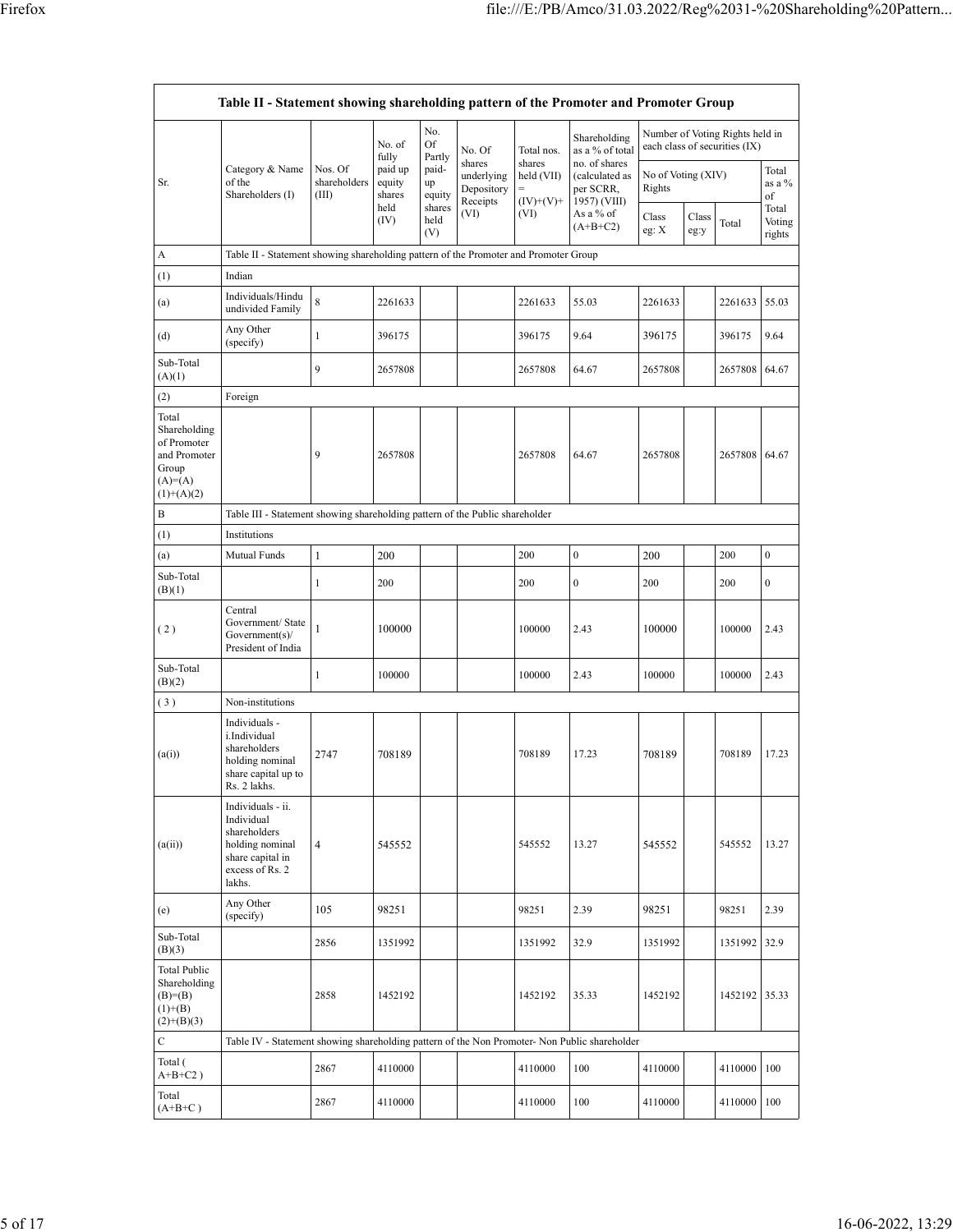| Table II - Statement showing shareholding pattern of the Promoter and Promoter Group   |                                                                               |                                                                |                                                                                                               |                                                                                                            |                                        |                                                |                                                                               |                                         |                                                         |
|----------------------------------------------------------------------------------------|-------------------------------------------------------------------------------|----------------------------------------------------------------|---------------------------------------------------------------------------------------------------------------|------------------------------------------------------------------------------------------------------------|----------------------------------------|------------------------------------------------|-------------------------------------------------------------------------------|-----------------------------------------|---------------------------------------------------------|
| Sr.                                                                                    | No. Of Shares<br>Underlying<br>Outstanding<br>convertible<br>securities $(X)$ | No. of Shares<br>Underlying<br>Outstanding<br>Warrants $(X_i)$ | No. Of Shares<br>Underlying<br>Outstanding<br>convertible<br>securities and<br>No. Of<br>Warrants (Xi)<br>(a) | Shareholding, as a<br>% assuming full<br>conversion of<br>convertible<br>securities (as a<br>percentage of | Number of<br>Locked in<br>shares (XII) |                                                | Number of<br><b>Shares</b><br>pledged or<br>otherwise<br>encumbered<br>(XIII) |                                         | Number of<br>equity shares<br>held in<br>dematerialized |
|                                                                                        |                                                                               |                                                                |                                                                                                               | diluted share<br>capital) (XI)=<br>$(VII)+(X)$ As a %<br>of $(A+B+C2)$                                     | No.<br>(a)                             | As a %<br>of total<br><b>Shares</b><br>held(b) | No.<br>(a)                                                                    | As a %<br>of total<br>Shares<br>held(b) | form (XIV)                                              |
| А                                                                                      |                                                                               |                                                                |                                                                                                               | Table II - Statement showing shareholding pattern of the Promoter and Promoter Group                       |                                        |                                                |                                                                               |                                         |                                                         |
| (1)                                                                                    | Indian                                                                        |                                                                |                                                                                                               |                                                                                                            |                                        |                                                |                                                                               |                                         |                                                         |
| (a)                                                                                    |                                                                               |                                                                |                                                                                                               | 55.03                                                                                                      |                                        |                                                |                                                                               |                                         | 2261633                                                 |
| (d)                                                                                    |                                                                               |                                                                |                                                                                                               | 9.64                                                                                                       |                                        |                                                |                                                                               |                                         | 396175                                                  |
| Sub-Total<br>(A)(1)                                                                    |                                                                               |                                                                |                                                                                                               | 64.67                                                                                                      |                                        |                                                |                                                                               |                                         | 2657808                                                 |
| (2)                                                                                    | Foreign                                                                       |                                                                |                                                                                                               |                                                                                                            |                                        |                                                |                                                                               |                                         |                                                         |
| Total<br>Shareholding of<br>Promoter and<br>Promoter Group<br>$(A)=A)$<br>$(1)+(A)(2)$ |                                                                               |                                                                |                                                                                                               | 64.67                                                                                                      |                                        |                                                |                                                                               |                                         | 2657808                                                 |
| B                                                                                      |                                                                               |                                                                |                                                                                                               | Table III - Statement showing shareholding pattern of the Public shareholder                               |                                        |                                                |                                                                               |                                         |                                                         |
| (1)                                                                                    | Institutions                                                                  |                                                                |                                                                                                               |                                                                                                            |                                        |                                                |                                                                               |                                         |                                                         |
| (a)                                                                                    |                                                                               |                                                                |                                                                                                               | $\boldsymbol{0}$                                                                                           |                                        |                                                |                                                                               |                                         | $\boldsymbol{0}$                                        |
| Sub-Total<br>(B)(1)                                                                    |                                                                               |                                                                |                                                                                                               | $\boldsymbol{0}$                                                                                           |                                        |                                                |                                                                               |                                         | $\overline{0}$                                          |
| (2)                                                                                    |                                                                               |                                                                |                                                                                                               | 2.43                                                                                                       |                                        |                                                |                                                                               |                                         | 100000                                                  |
| Sub-Total<br>(B)(2)                                                                    |                                                                               |                                                                |                                                                                                               | 2.43                                                                                                       |                                        |                                                |                                                                               |                                         | 100000                                                  |
| (3)                                                                                    | Non-institutions                                                              |                                                                |                                                                                                               |                                                                                                            |                                        |                                                |                                                                               |                                         |                                                         |
| (a(i))                                                                                 |                                                                               |                                                                |                                                                                                               | 17.23                                                                                                      |                                        |                                                |                                                                               |                                         | 538152                                                  |
| (a(ii))                                                                                |                                                                               |                                                                |                                                                                                               | 13.27                                                                                                      |                                        |                                                |                                                                               |                                         | 545552                                                  |
| (e)                                                                                    |                                                                               |                                                                |                                                                                                               | 2.39                                                                                                       |                                        |                                                |                                                                               |                                         | 59250                                                   |
| Sub-Total<br>(B)(3)                                                                    |                                                                               |                                                                |                                                                                                               | 32.9                                                                                                       |                                        |                                                |                                                                               |                                         | 1142954                                                 |
| <b>Total Public</b><br>Shareholding<br>$(B)=(B)(1)+(B)$<br>$(2)+(B)(3)$                |                                                                               |                                                                |                                                                                                               | 35.33                                                                                                      |                                        |                                                |                                                                               |                                         | 1242954                                                 |
| С                                                                                      |                                                                               |                                                                |                                                                                                               | Table IV - Statement showing shareholding pattern of the Non Promoter- Non Public shareholder              |                                        |                                                |                                                                               |                                         |                                                         |
| Total (<br>$A+B+C2$ )                                                                  |                                                                               |                                                                |                                                                                                               | 100                                                                                                        |                                        |                                                |                                                                               |                                         | 3900762                                                 |
| Total $(A+B+C)$                                                                        |                                                                               |                                                                |                                                                                                               | 100                                                                                                        |                                        |                                                |                                                                               |                                         | 3900762                                                 |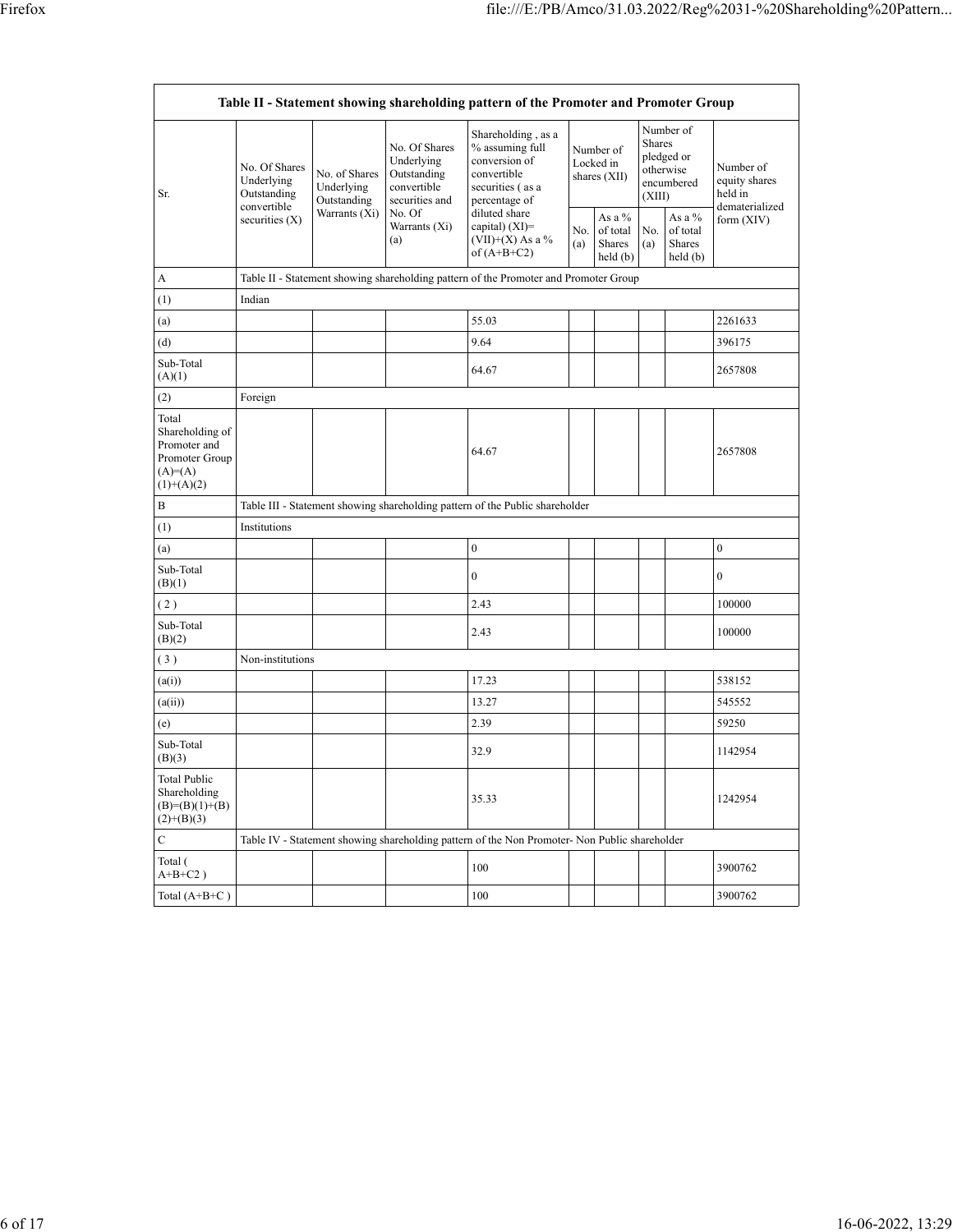| Individuals/Hindu undivided Family                                                                                                                                                       |                                                               |                      |              |                |            |               |              |  |  |
|------------------------------------------------------------------------------------------------------------------------------------------------------------------------------------------|---------------------------------------------------------------|----------------------|--------------|----------------|------------|---------------|--------------|--|--|
| Searial No.                                                                                                                                                                              | $\mathbf{1}$                                                  | $\overline{c}$       | 3            | $\overline{4}$ | 5          | 6             | $\sqrt{ }$   |  |  |
| Name of the<br>Shareholders (I)                                                                                                                                                          | Surender Kumar<br>Gupta                                       | Vijay Laxmi<br>Gupta | Rajeev Gupta | Vidhu Gupta    | Rhea Gupta | Rupashi Gupta | Poonam Gupta |  |  |
| PAN(II)                                                                                                                                                                                  | AAEPG8178K                                                    | AFMPG4899J           | AACPG4667P   | AERPG2361P     | BPLPG8328C | BZGPG8404G    | AAIPG7655H   |  |  |
| No. of fully paid<br>up equity shares<br>held (IV)                                                                                                                                       | 701029                                                        | 399300               | 658750       | 173053         | 50000      | 50000         | 175100       |  |  |
| No. Of Partly paid-<br>up equity shares<br>held (V)                                                                                                                                      |                                                               |                      |              |                |            |               |              |  |  |
| No. Of shares<br>underlying<br>Depository<br>Receipts (VI)                                                                                                                               |                                                               |                      |              |                |            |               |              |  |  |
| Total nos. shares<br>$held (VII) =$<br>$(IV)+(V)+(VI)$                                                                                                                                   | 701029                                                        | 399300               | 658750       | 173053         | 50000      | 50000         | 175100       |  |  |
| Shareholding as a<br>% of total no. of<br>shares (calculated<br>as per SCRR,<br>1957) (VIII) As a<br>% of $(A+B+C2)$                                                                     | 17.06                                                         | 9.72                 | 16.03        | 4.21           | 1.22       | 1.22          | 4.26         |  |  |
|                                                                                                                                                                                          | Number of Voting Rights held in each class of securities (IX) |                      |              |                |            |               |              |  |  |
| Class eg: $X$                                                                                                                                                                            | 701029                                                        | 399300               | 658750       | 173053         | 50000      | 50000         | 175100       |  |  |
| Class eg:y                                                                                                                                                                               |                                                               |                      |              |                |            |               |              |  |  |
| Total                                                                                                                                                                                    | 701029                                                        | 399300               | 658750       | 173053         | 50000      | 50000         | 175100       |  |  |
| Total as a % of<br>Total Voting rights                                                                                                                                                   | 17.06                                                         | 9.72                 | 16.03        | 4.21           | 1.22       | 1.22          | 4.26         |  |  |
| No. Of Shares<br>Underlying<br>Outstanding<br>convertible<br>securities (X)                                                                                                              |                                                               |                      |              |                |            |               |              |  |  |
| No. of Shares<br>Underlying<br>Outstanding<br>Warrants (Xi)                                                                                                                              |                                                               |                      |              |                |            |               |              |  |  |
| No. Of Shares<br>Underlying<br>Outstanding<br>convertible<br>securities and No.<br>Of Warrants (Xi)<br>(a)                                                                               |                                                               |                      |              |                |            |               |              |  |  |
| Shareholding, as a<br>% assuming full<br>conversion of<br>convertible<br>securities (as a<br>percentage of<br>diluted share<br>capital) (XI)=<br>$(VII)+(Xi)(a)$ As a<br>% of $(A+B+C2)$ | 17.06                                                         | 9.72                 | 16.03        | 4.21           | 1.22       | 1.22          | 4.26         |  |  |
| Number of Locked in shares (XII)                                                                                                                                                         |                                                               |                      |              |                |            |               |              |  |  |
| No. (a)                                                                                                                                                                                  |                                                               |                      |              |                |            |               |              |  |  |
| As a % of total<br>Shares held (b)                                                                                                                                                       |                                                               |                      |              |                |            |               |              |  |  |
|                                                                                                                                                                                          | Number of Shares pledged or otherwise encumbered (XIII)       |                      |              |                |            |               |              |  |  |
| No. (a)<br>As a % of total<br>Shares held (b)                                                                                                                                            |                                                               |                      |              |                |            |               |              |  |  |
| Number of equity<br>shares held in<br>dematerialized<br>form (XIV)                                                                                                                       | 701029                                                        | 399300               | 658750       | 173053         | 50000      | 50000         | 175100       |  |  |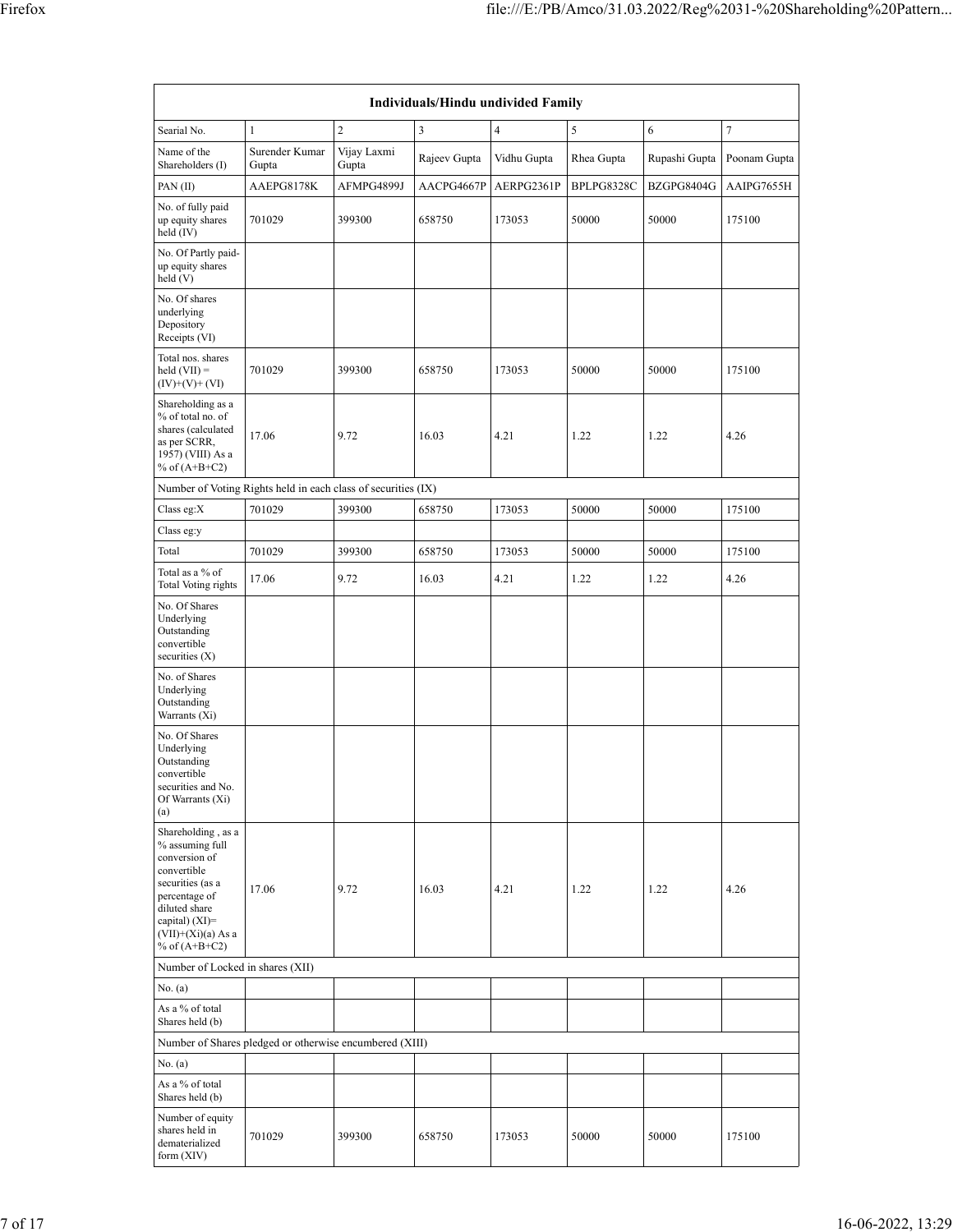|  | Reason for not providing PAN |  |
|--|------------------------------|--|

| Reason for not providing PAN    |          |                   |          |                   |                   |                   |                   |  |  |
|---------------------------------|----------|-------------------|----------|-------------------|-------------------|-------------------|-------------------|--|--|
| Reason for not<br>providing PAN |          |                   |          |                   |                   |                   |                   |  |  |
| Shareholder type                | Promoter | Promoter<br>Group | Promoter | Promoter<br>Group | Promoter<br>Group | Promoter<br>Group | Promoter<br>Group |  |  |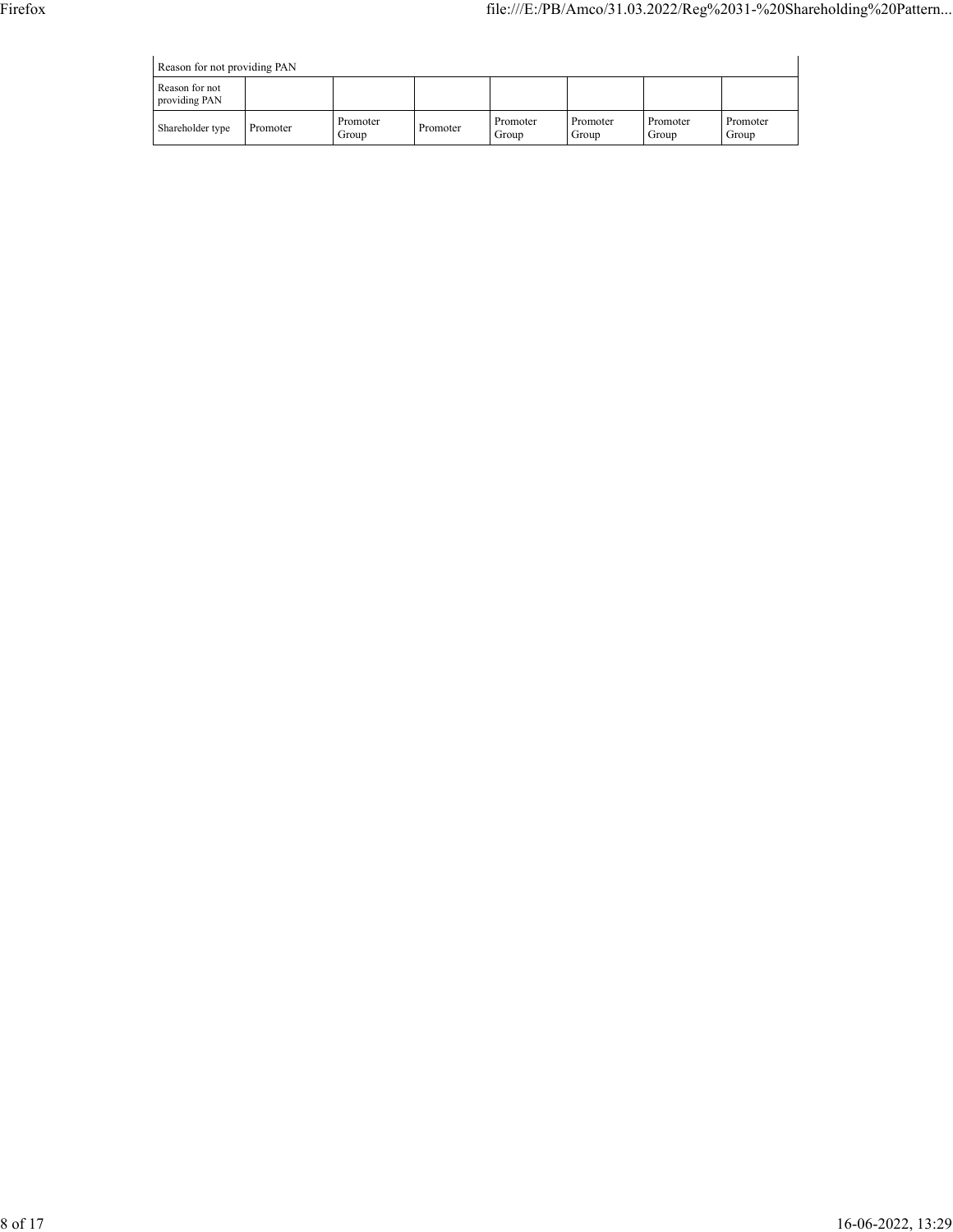| Individuals/Hindu undivided Family                                                                                                                                                         |                                                               |                       |  |  |  |  |  |
|--------------------------------------------------------------------------------------------------------------------------------------------------------------------------------------------|---------------------------------------------------------------|-----------------------|--|--|--|--|--|
| Searial No.                                                                                                                                                                                | 8                                                             |                       |  |  |  |  |  |
| Name of the<br>Shareholders (I)                                                                                                                                                            | Surender Kumar Gupta HUF                                      | Click here to go back |  |  |  |  |  |
| PAN(II)                                                                                                                                                                                    | AAIHS7688N                                                    | Total                 |  |  |  |  |  |
| No. of fully paid<br>up equity shares<br>held (IV)                                                                                                                                         | 54401                                                         | 2261633               |  |  |  |  |  |
| No. Of Partly paid-<br>up equity shares<br>held(V)                                                                                                                                         |                                                               |                       |  |  |  |  |  |
| No. Of shares<br>underlying<br>Depository<br>Receipts (VI)                                                                                                                                 |                                                               |                       |  |  |  |  |  |
| Total nos. shares<br>$\text{held (VII)} =$<br>$(IV)+(V)+(VI)$                                                                                                                              | 54401                                                         | 2261633               |  |  |  |  |  |
| Shareholding as a<br>% of total no. of<br>shares (calculated<br>as per SCRR,<br>1957) (VIII) As a<br>% of $(A+B+C2)$                                                                       | 1.32                                                          | 55.03                 |  |  |  |  |  |
|                                                                                                                                                                                            | Number of Voting Rights held in each class of securities (IX) |                       |  |  |  |  |  |
| Class eg:X                                                                                                                                                                                 | 54401                                                         | 2261633               |  |  |  |  |  |
| Class eg:y                                                                                                                                                                                 |                                                               |                       |  |  |  |  |  |
| Total                                                                                                                                                                                      | 54401                                                         | 2261633               |  |  |  |  |  |
| Total as a % of<br><b>Total Voting rights</b>                                                                                                                                              | 1.32                                                          | 55.03                 |  |  |  |  |  |
| No. Of Shares<br>Underlying<br>Outstanding<br>convertible<br>securities $(X)$                                                                                                              |                                                               |                       |  |  |  |  |  |
| No. of Shares<br>Underlying<br>Outstanding<br>Warrants (Xi)                                                                                                                                |                                                               |                       |  |  |  |  |  |
| No. Of Shares<br>Underlying<br>Outstanding<br>convertible<br>securities and No.<br>Of Warrants (Xi)<br>(a)                                                                                 |                                                               |                       |  |  |  |  |  |
| Shareholding, as a<br>% assuming full<br>conversion of<br>convertible<br>securities (as a<br>percentage of<br>diluted share<br>capital) $(XI)=$<br>$(VII)+(Xi)(a)$ As a<br>% of $(A+B+C2)$ | 1.32                                                          | 55.03                 |  |  |  |  |  |
| Number of Locked in shares (XII)                                                                                                                                                           |                                                               |                       |  |  |  |  |  |
| No. (a)                                                                                                                                                                                    |                                                               |                       |  |  |  |  |  |
| As a % of total<br>Shares held (b)                                                                                                                                                         |                                                               |                       |  |  |  |  |  |
|                                                                                                                                                                                            | Number of Shares pledged or otherwise encumbered (XIII)       |                       |  |  |  |  |  |
| No. (a)                                                                                                                                                                                    |                                                               |                       |  |  |  |  |  |
| As a % of total<br>Shares held (b)                                                                                                                                                         |                                                               |                       |  |  |  |  |  |
| Number of equity<br>shares held in<br>dematerialized<br>form (XIV)                                                                                                                         | 54401                                                         | 2261633               |  |  |  |  |  |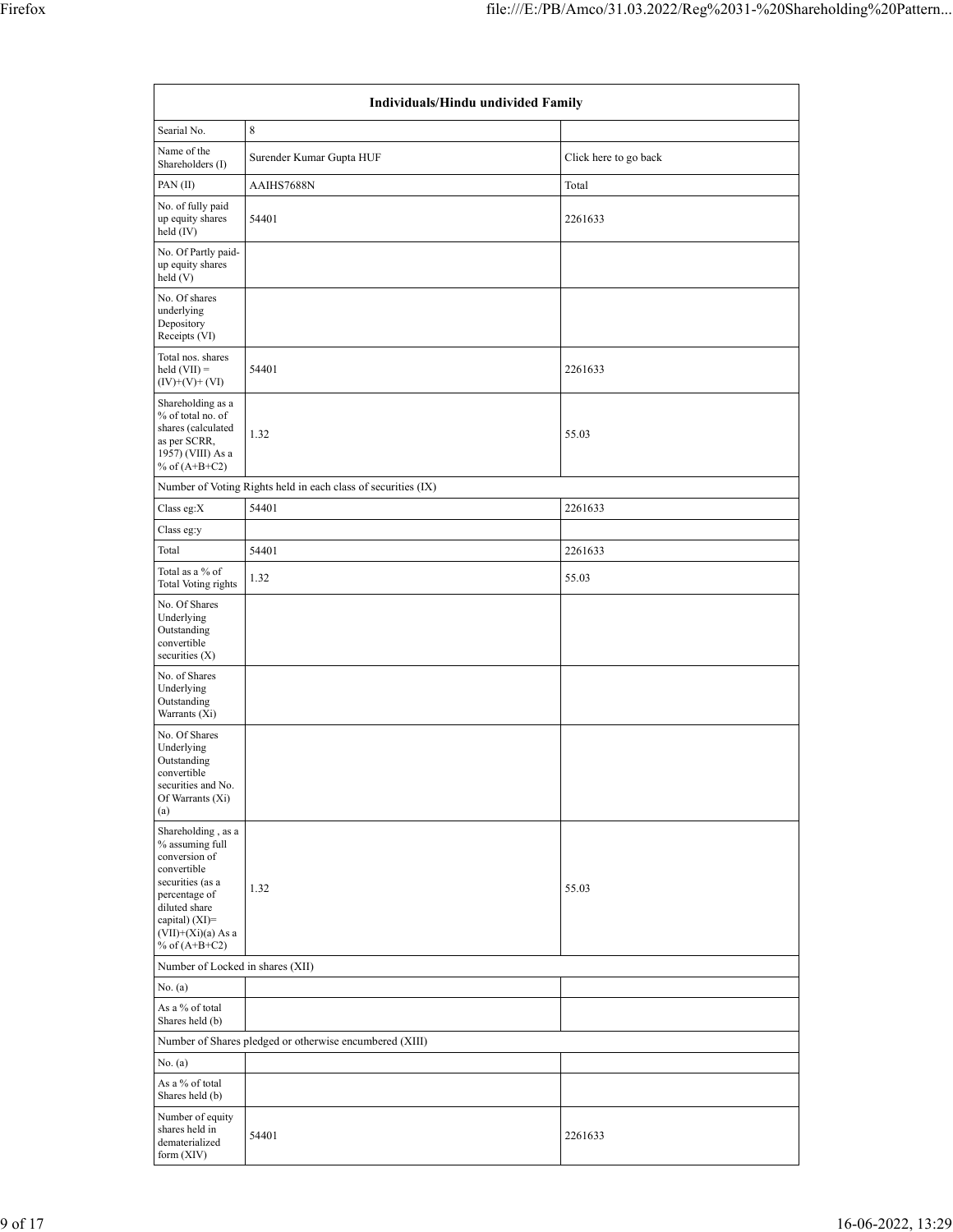| Reason for not providing PAN    |                |  |  |  |  |  |  |  |
|---------------------------------|----------------|--|--|--|--|--|--|--|
| Reason for not<br>providing PAN |                |  |  |  |  |  |  |  |
| Shareholder type                | Promoter Group |  |  |  |  |  |  |  |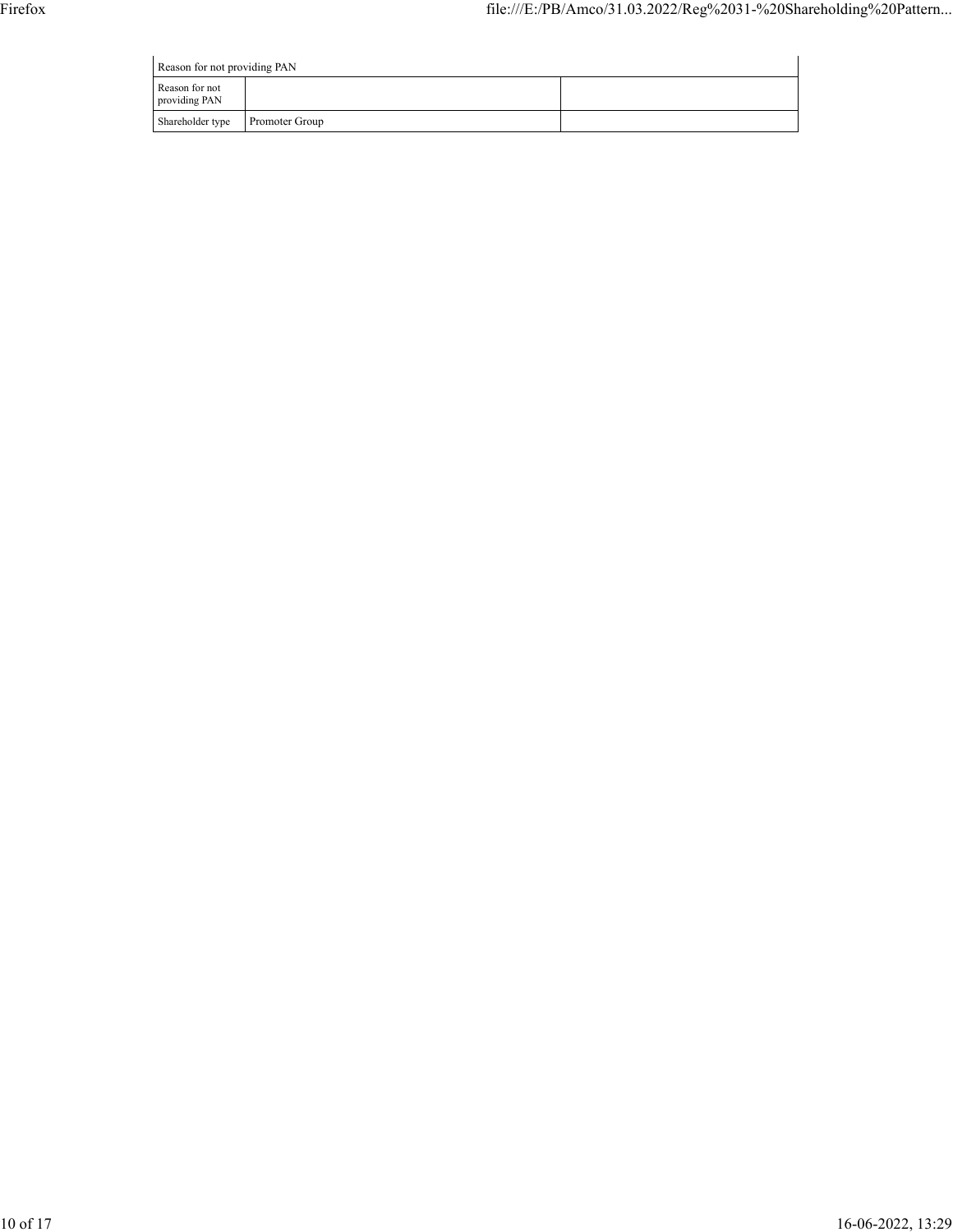| Any Other (specify)                                                                                                                                                                |                                                               |                       |  |  |  |  |  |  |
|------------------------------------------------------------------------------------------------------------------------------------------------------------------------------------|---------------------------------------------------------------|-----------------------|--|--|--|--|--|--|
| Searial No.                                                                                                                                                                        | $\mathbf{1}$                                                  |                       |  |  |  |  |  |  |
| Category                                                                                                                                                                           | <b>Bodies Corporate</b>                                       | Click here to go back |  |  |  |  |  |  |
| Name of the<br>Shareholders (I)                                                                                                                                                    | AMC Coated Fabrics Private Limited                            |                       |  |  |  |  |  |  |
| PAN(II)                                                                                                                                                                            | AAACA0455L                                                    | Total                 |  |  |  |  |  |  |
| No. of the<br>Shareholders (I)                                                                                                                                                     | 1                                                             | 1                     |  |  |  |  |  |  |
| No. of fully paid<br>up equity shares<br>held (IV)                                                                                                                                 | 396175                                                        | 396175                |  |  |  |  |  |  |
| No. Of Partly paid-<br>up equity shares<br>held (V)                                                                                                                                |                                                               |                       |  |  |  |  |  |  |
| No. Of shares<br>underlying<br>Depository<br>Receipts (VI)                                                                                                                         |                                                               |                       |  |  |  |  |  |  |
| Total nos. shares<br>$held (VII) =$<br>$(IV)+(V)+(VI)$                                                                                                                             | 396175                                                        | 396175                |  |  |  |  |  |  |
| Shareholding as a<br>% of total no. of<br>shares (calculated<br>as per SCRR,<br>1957) (VIII) As a<br>% of $(A+B+C2)$                                                               | 9.64                                                          | 9.64                  |  |  |  |  |  |  |
|                                                                                                                                                                                    | Number of Voting Rights held in each class of securities (IX) |                       |  |  |  |  |  |  |
| Class eg: X                                                                                                                                                                        | 396175                                                        | 396175                |  |  |  |  |  |  |
| Class eg:y                                                                                                                                                                         |                                                               |                       |  |  |  |  |  |  |
| Total                                                                                                                                                                              | 396175                                                        | 396175                |  |  |  |  |  |  |
| Total as a % of<br>Total Voting rights                                                                                                                                             | 9.64                                                          | 9.64                  |  |  |  |  |  |  |
| No. Of Shares<br>Underlying<br>Outstanding<br>convertible<br>securities $(X)$                                                                                                      |                                                               |                       |  |  |  |  |  |  |
| No. of Shares<br>Underlying<br>Outstanding<br>Warrants (Xi)                                                                                                                        |                                                               |                       |  |  |  |  |  |  |
| No. Of Shares<br>Underlying<br>Outstanding<br>convertible<br>securities and No.<br>Of Warrants (Xi)<br>(a)                                                                         |                                                               |                       |  |  |  |  |  |  |
| Shareholding, as a<br>% assuming full<br>conversion of<br>convertible<br>securities (as a<br>percentage of<br>diluted share<br>capital) (XI)=<br>(VII)+(X) As a %<br>of $(A+B+C2)$ | 9.64                                                          | 9.64                  |  |  |  |  |  |  |
| Number of Locked in shares (XII)                                                                                                                                                   |                                                               |                       |  |  |  |  |  |  |
| No. (a)                                                                                                                                                                            |                                                               |                       |  |  |  |  |  |  |
| As a % of total<br>Shares held (b)                                                                                                                                                 |                                                               |                       |  |  |  |  |  |  |
|                                                                                                                                                                                    | Number of Shares pledged or otherwise encumbered (XIII)       |                       |  |  |  |  |  |  |
| No. (a)                                                                                                                                                                            |                                                               |                       |  |  |  |  |  |  |
| As a % of total<br>Shares held (b)                                                                                                                                                 |                                                               |                       |  |  |  |  |  |  |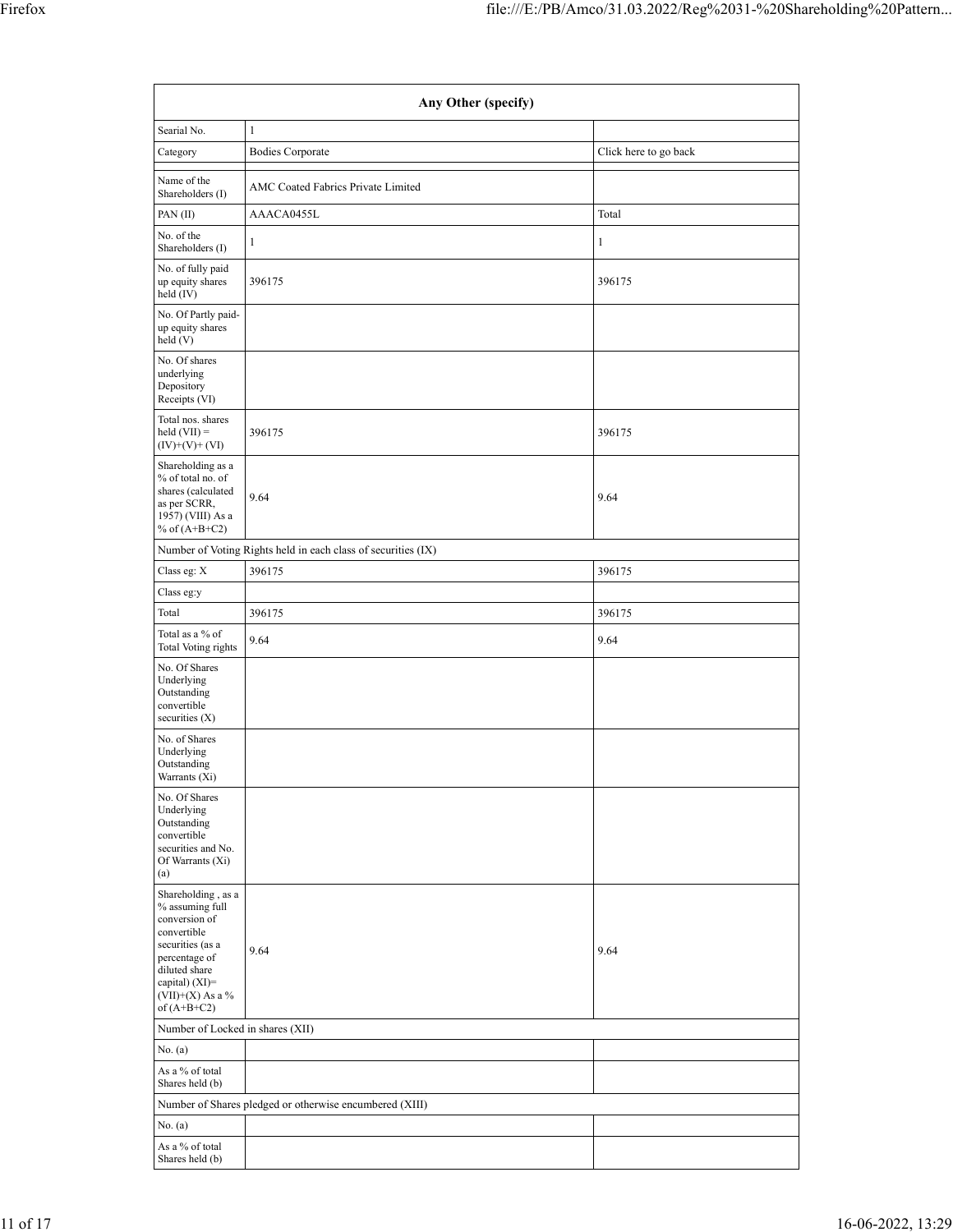| Number of equity<br>shares held in<br>dematerialized<br>form $(XIV)$ | 396175         | 396175 |
|----------------------------------------------------------------------|----------------|--------|
|                                                                      |                |        |
| Reason for not providing PAN<br>Reason for not<br>providing PAN      |                |        |
| Shareholder type                                                     | Promoter Group |        |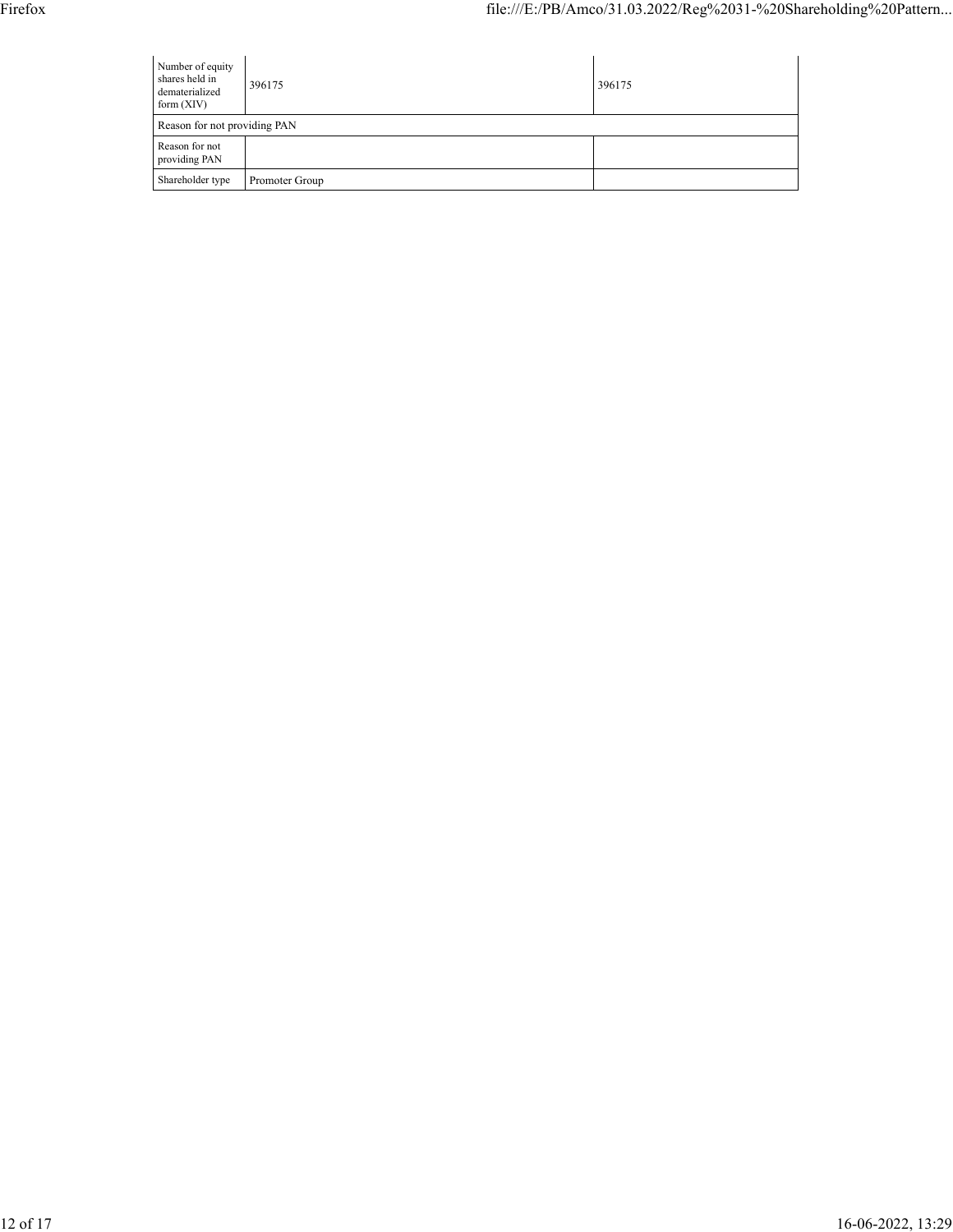|                                                                                                                                                                                      | Central Government/ State Government(s)/ President of India       |                       |
|--------------------------------------------------------------------------------------------------------------------------------------------------------------------------------------|-------------------------------------------------------------------|-----------------------|
| Searial No.                                                                                                                                                                          | $\mathbf{1}$                                                      |                       |
| Name of the<br>Shareholders (I)                                                                                                                                                      | THE PRADESHIYA INDUSTRIAL AND INVESTMENT CORPORATION OF U.P. LTD. | Click here to go back |
| PAN(II)                                                                                                                                                                              | AAACT6517A                                                        | Total                 |
| No. of fully paid<br>up equity shares<br>held (IV)                                                                                                                                   | 100000                                                            | 100000                |
| No. Of Partly paid-<br>up equity shares<br>held (V)                                                                                                                                  |                                                                   |                       |
| No. Of shares<br>underlying<br>Depository<br>Receipts (VI)                                                                                                                           |                                                                   |                       |
| Total nos. shares<br>held $(VII) =$<br>$(IV)+(V)+(VI)$                                                                                                                               | 100000                                                            | 100000                |
| Shareholding as a<br>% of total no. of<br>shares (calculated<br>as per SCRR,<br>1957) (VIII) As a<br>% of $(A+B+C2)$                                                                 | 2.43                                                              | 2.43                  |
|                                                                                                                                                                                      | Number of Voting Rights held in each class of securities (IX)     |                       |
| Class eg: X                                                                                                                                                                          | 100000                                                            | 100000                |
| Class eg:y                                                                                                                                                                           |                                                                   |                       |
| Total                                                                                                                                                                                | 100000                                                            | 100000                |
| Total as a % of<br>Total Voting rights                                                                                                                                               | 2.43                                                              | 2.43                  |
| No. Of Shares<br>Underlying<br>Outstanding<br>convertible<br>securities $(X)$                                                                                                        |                                                                   |                       |
| No. of Shares<br>Underlying<br>Outstanding<br>Warrants (Xi)                                                                                                                          |                                                                   |                       |
| No. Of Shares<br>Underlying<br>Outstanding<br>convertible<br>securities and No.<br>Of Warrants (Xi)<br>(a)                                                                           |                                                                   |                       |
| Shareholding, as a<br>% assuming full<br>conversion of<br>convertible<br>securities (as a<br>percentage of<br>diluted share<br>capital) (XI)=<br>$(VII)+(X)$ As a %<br>of $(A+B+C2)$ | 2.43                                                              | 2.43                  |
| Number of Locked in shares (XII)<br>No. (a)                                                                                                                                          |                                                                   |                       |
| As a % of total                                                                                                                                                                      |                                                                   |                       |
| Shares held (b)                                                                                                                                                                      |                                                                   |                       |
| Number of equity<br>shares held in<br>dematerialized<br>form $(XIV)$                                                                                                                 | 100000                                                            | 100000                |
| Reason for not providing PAN                                                                                                                                                         |                                                                   |                       |
| Reason for not<br>providing PAN                                                                                                                                                      |                                                                   |                       |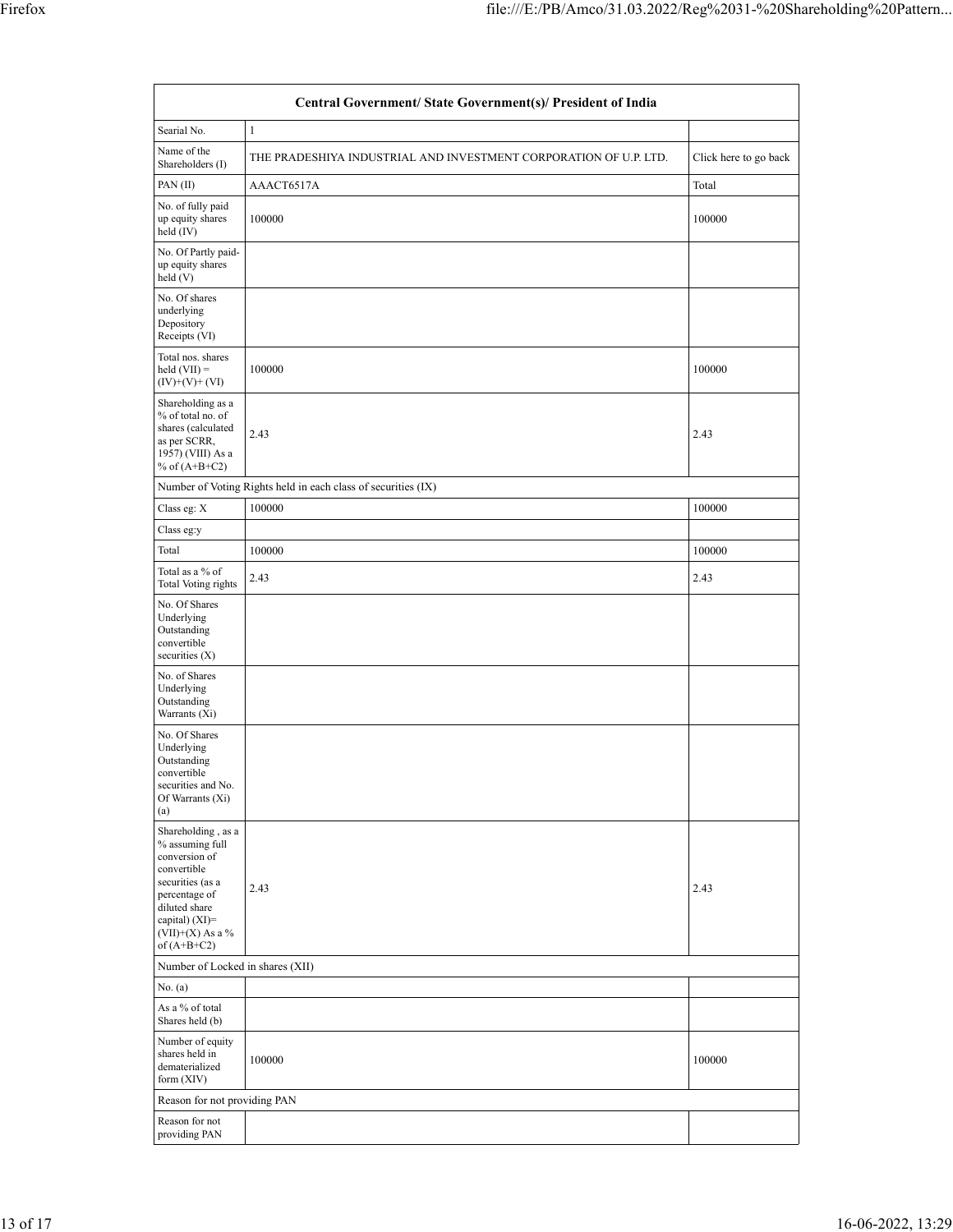|                                                                                                                                                                                        | Individuals - ii. Individual shareholders holding nominal share capital in excess of Rs. 2 lakhs. |                     |                    |                |                       |  |  |  |  |  |  |  |
|----------------------------------------------------------------------------------------------------------------------------------------------------------------------------------------|---------------------------------------------------------------------------------------------------|---------------------|--------------------|----------------|-----------------------|--|--|--|--|--|--|--|
| Searial No.                                                                                                                                                                            | $\mathbf{1}$                                                                                      | $\overline{2}$      | $\overline{3}$     | $\overline{4}$ |                       |  |  |  |  |  |  |  |
| Name of the<br>Shareholders (I)                                                                                                                                                        | Harsha Hitesh Javeri                                                                              | Hitesh Ramji Javeri | Raju Ajit Bhandari | Sangeetha S    | Click here to go back |  |  |  |  |  |  |  |
| PAN(II)                                                                                                                                                                                | AAEPJ7739F                                                                                        | AABPJ4691H          | AELPB2295P         | AIJPS3739F     | Total                 |  |  |  |  |  |  |  |
| No. of fully paid<br>up equity shares<br>held (IV)                                                                                                                                     | 70000                                                                                             | 70200               | 249352             | 156000         | 545552                |  |  |  |  |  |  |  |
| No. Of Partly paid-<br>up equity shares<br>held(V)                                                                                                                                     |                                                                                                   |                     |                    |                |                       |  |  |  |  |  |  |  |
| No. Of shares<br>underlying<br>Depository<br>Receipts (VI)                                                                                                                             |                                                                                                   |                     |                    |                |                       |  |  |  |  |  |  |  |
| Total nos. shares<br>$\text{held (VII)} =$<br>$(IV)+(V)+(VI)$                                                                                                                          | 70000                                                                                             | 70200               | 249352             | 156000         | 545552                |  |  |  |  |  |  |  |
| Shareholding as a<br>% of total no. of<br>shares (calculated<br>as per SCRR,<br>1957) (VIII) As a<br>% of $(A+B+C2)$                                                                   | 1.7                                                                                               | 1.71                | 6.07               | 3.8            | 13.27                 |  |  |  |  |  |  |  |
|                                                                                                                                                                                        | Number of Voting Rights held in each class of securities (IX)                                     |                     |                    |                |                       |  |  |  |  |  |  |  |
| Class eg: X                                                                                                                                                                            | 70000                                                                                             | 70200               | 249352             | 156000         | 545552                |  |  |  |  |  |  |  |
| Class eg:y                                                                                                                                                                             |                                                                                                   |                     |                    |                |                       |  |  |  |  |  |  |  |
| Total                                                                                                                                                                                  | 70000                                                                                             | 70200               | 249352             | 156000         | 545552                |  |  |  |  |  |  |  |
| Total as a % of<br>Total Voting rights                                                                                                                                                 | 1.7                                                                                               | 1.71                | 6.07               | 3.8            | 13.27                 |  |  |  |  |  |  |  |
| No. Of Shares<br>Underlying<br>Outstanding<br>convertible<br>securities $(X)$                                                                                                          |                                                                                                   |                     |                    |                |                       |  |  |  |  |  |  |  |
| No. of Shares<br>Underlying<br>Outstanding<br>Warrants (Xi)                                                                                                                            |                                                                                                   |                     |                    |                |                       |  |  |  |  |  |  |  |
| No. Of Shares<br>Underlying<br>Outstanding<br>convertible<br>securities and No.<br>Of Warrants (Xi)<br>(a)                                                                             |                                                                                                   |                     |                    |                |                       |  |  |  |  |  |  |  |
| Shareholding, as a<br>% assuming full<br>conversion of<br>convertible<br>securities (as a<br>percentage of<br>diluted share<br>capital) $(XI)=$<br>$(VII)+(X)$ As a %<br>of $(A+B+C2)$ | 1.7                                                                                               | 1.71                | 6.07               | 3.8            | 13.27                 |  |  |  |  |  |  |  |
| Number of Locked in shares (XII)                                                                                                                                                       |                                                                                                   |                     |                    |                |                       |  |  |  |  |  |  |  |
| No. (a)                                                                                                                                                                                |                                                                                                   |                     |                    |                |                       |  |  |  |  |  |  |  |
| As a % of total<br>Shares held (b)                                                                                                                                                     |                                                                                                   |                     |                    |                |                       |  |  |  |  |  |  |  |
| Number of equity<br>shares held in<br>dematerialized<br>form $(XIV)$                                                                                                                   | 70000                                                                                             | 70200               | 249352             | 156000         | 545552                |  |  |  |  |  |  |  |
| Reason for not providing PAN                                                                                                                                                           |                                                                                                   |                     |                    |                |                       |  |  |  |  |  |  |  |
| Reason for not<br>providing PAN                                                                                                                                                        |                                                                                                   |                     |                    |                |                       |  |  |  |  |  |  |  |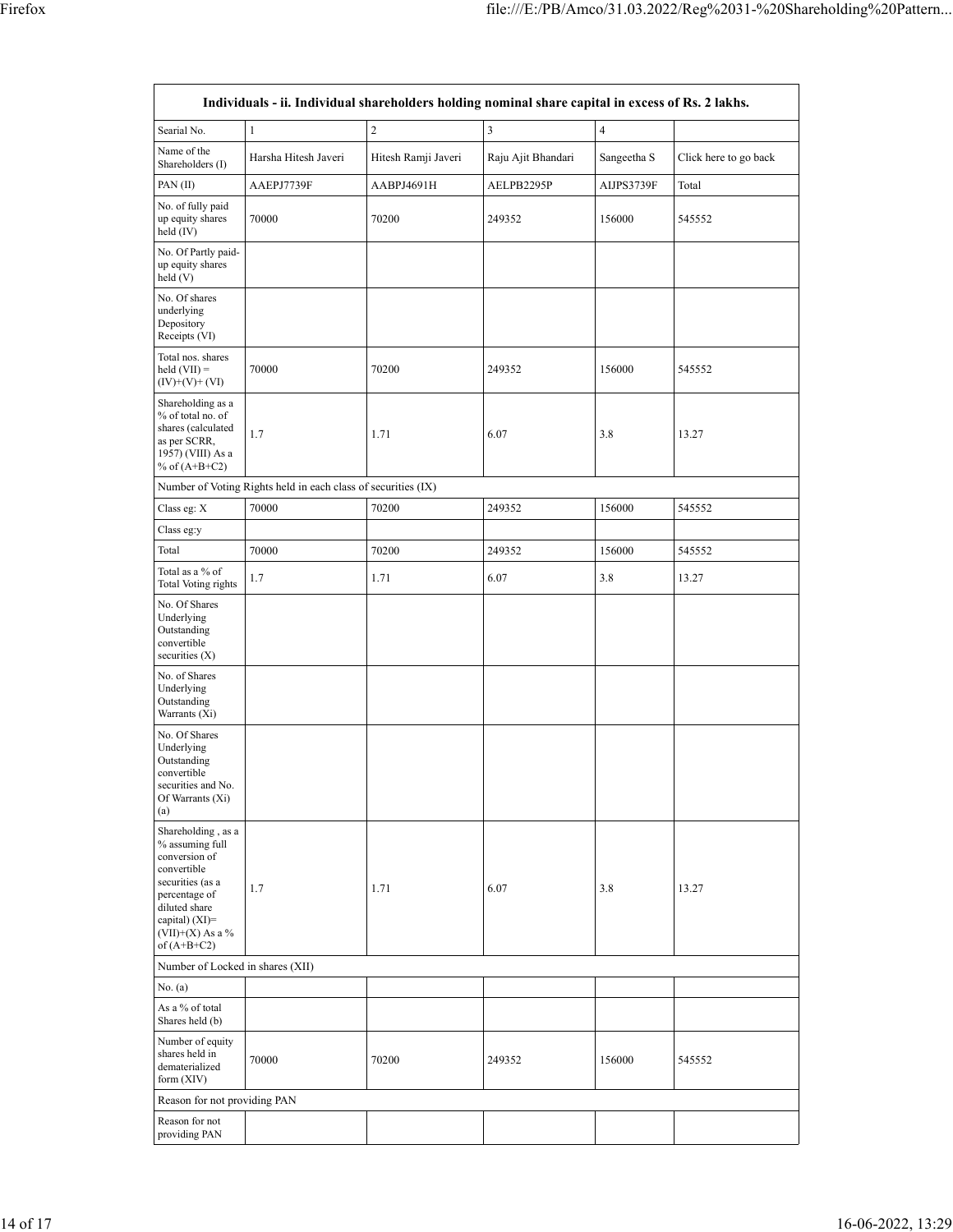| Searial No.                                                                                                                                                                          | $\mathbf{1}$                                                                                                          | $\overline{c}$                                                                                                                                                                                                                                                                                                                                                | 3                         | $\overline{\mathbf{4}}$ |  |  |
|--------------------------------------------------------------------------------------------------------------------------------------------------------------------------------------|-----------------------------------------------------------------------------------------------------------------------|---------------------------------------------------------------------------------------------------------------------------------------------------------------------------------------------------------------------------------------------------------------------------------------------------------------------------------------------------------------|---------------------------|-------------------------|--|--|
| Category                                                                                                                                                                             | <b>Bodies Corporate</b>                                                                                               | <b>Clearing Members</b>                                                                                                                                                                                                                                                                                                                                       | Non-Resident Indian (NRI) | <b>HUF</b>              |  |  |
| Category / More<br>than 1 percentage                                                                                                                                                 | Category                                                                                                              | Any Other (specify)<br>Category<br>Category<br>Category<br>Click here to go back<br>Total<br>53<br>32<br>105<br>6<br>3207<br>62566<br>19952<br>98251<br>3207<br>62566<br>19952<br>98251<br>0.08<br>1.52<br>0.49<br>2.39<br>62566<br>3207<br>19952<br>98251<br>3207<br>62566<br>19952<br>98251<br>2.39<br>0.08<br>1.52<br>0.49<br>0.08<br>2.39<br>1.52<br>0.49 |                           |                         |  |  |
| Name of the<br>Shareholders (I)                                                                                                                                                      |                                                                                                                       |                                                                                                                                                                                                                                                                                                                                                               |                           |                         |  |  |
| PAN (II)                                                                                                                                                                             |                                                                                                                       |                                                                                                                                                                                                                                                                                                                                                               |                           |                         |  |  |
| No. of the<br>Shareholders (I)                                                                                                                                                       | 14<br>12526<br>12526<br>0.3<br>Number of Voting Rights held in each class of securities (IX)<br>12526<br>12526<br>0.3 |                                                                                                                                                                                                                                                                                                                                                               |                           |                         |  |  |
| No. of fully paid<br>up equity shares<br>held (IV)                                                                                                                                   | 0.3<br>Number of Locked in shares (XII)                                                                               |                                                                                                                                                                                                                                                                                                                                                               |                           |                         |  |  |
| No. Of Partly paid-<br>up equity shares<br>held (V)                                                                                                                                  |                                                                                                                       |                                                                                                                                                                                                                                                                                                                                                               |                           |                         |  |  |
| No. Of shares<br>underlying<br>Depository<br>Receipts (VI)                                                                                                                           |                                                                                                                       |                                                                                                                                                                                                                                                                                                                                                               |                           |                         |  |  |
| Total nos. shares<br>$\text{held (VII)} =$<br>$(IV)+(V)+(VI)$                                                                                                                        |                                                                                                                       |                                                                                                                                                                                                                                                                                                                                                               |                           |                         |  |  |
| Shareholding as a<br>% of total no. of<br>shares (calculated<br>as per SCRR,<br>1957) (VIII) As a<br>% of $(A+B+C2)$                                                                 |                                                                                                                       |                                                                                                                                                                                                                                                                                                                                                               |                           |                         |  |  |
|                                                                                                                                                                                      |                                                                                                                       |                                                                                                                                                                                                                                                                                                                                                               |                           |                         |  |  |
| Class eg: X                                                                                                                                                                          |                                                                                                                       |                                                                                                                                                                                                                                                                                                                                                               |                           |                         |  |  |
| Class eg:y                                                                                                                                                                           |                                                                                                                       |                                                                                                                                                                                                                                                                                                                                                               |                           |                         |  |  |
| Total                                                                                                                                                                                |                                                                                                                       |                                                                                                                                                                                                                                                                                                                                                               |                           |                         |  |  |
| Total as a % of<br>Total Voting rights                                                                                                                                               |                                                                                                                       |                                                                                                                                                                                                                                                                                                                                                               |                           |                         |  |  |
| No. Of Shares<br>Underlying<br>Outstanding<br>convertible<br>securities (X)                                                                                                          |                                                                                                                       |                                                                                                                                                                                                                                                                                                                                                               |                           |                         |  |  |
| No. of Shares<br>Underlying<br>Outstanding<br>Warrants (Xi)                                                                                                                          |                                                                                                                       |                                                                                                                                                                                                                                                                                                                                                               |                           |                         |  |  |
| No. Of Shares<br>Underlying<br>Outstanding<br>convertible<br>securities and No.<br>Of Warrants (Xi)<br>(a)                                                                           |                                                                                                                       |                                                                                                                                                                                                                                                                                                                                                               |                           |                         |  |  |
| Shareholding, as a<br>% assuming full<br>conversion of<br>convertible<br>securities (as a<br>percentage of<br>diluted share<br>capital) (XI)=<br>$(VII)+(X)$ As a %<br>of $(A+B+C2)$ |                                                                                                                       |                                                                                                                                                                                                                                                                                                                                                               |                           |                         |  |  |
|                                                                                                                                                                                      |                                                                                                                       |                                                                                                                                                                                                                                                                                                                                                               |                           |                         |  |  |
| No. (a)                                                                                                                                                                              |                                                                                                                       |                                                                                                                                                                                                                                                                                                                                                               |                           |                         |  |  |
| As a % of total<br>Shares held (b)                                                                                                                                                   |                                                                                                                       |                                                                                                                                                                                                                                                                                                                                                               |                           |                         |  |  |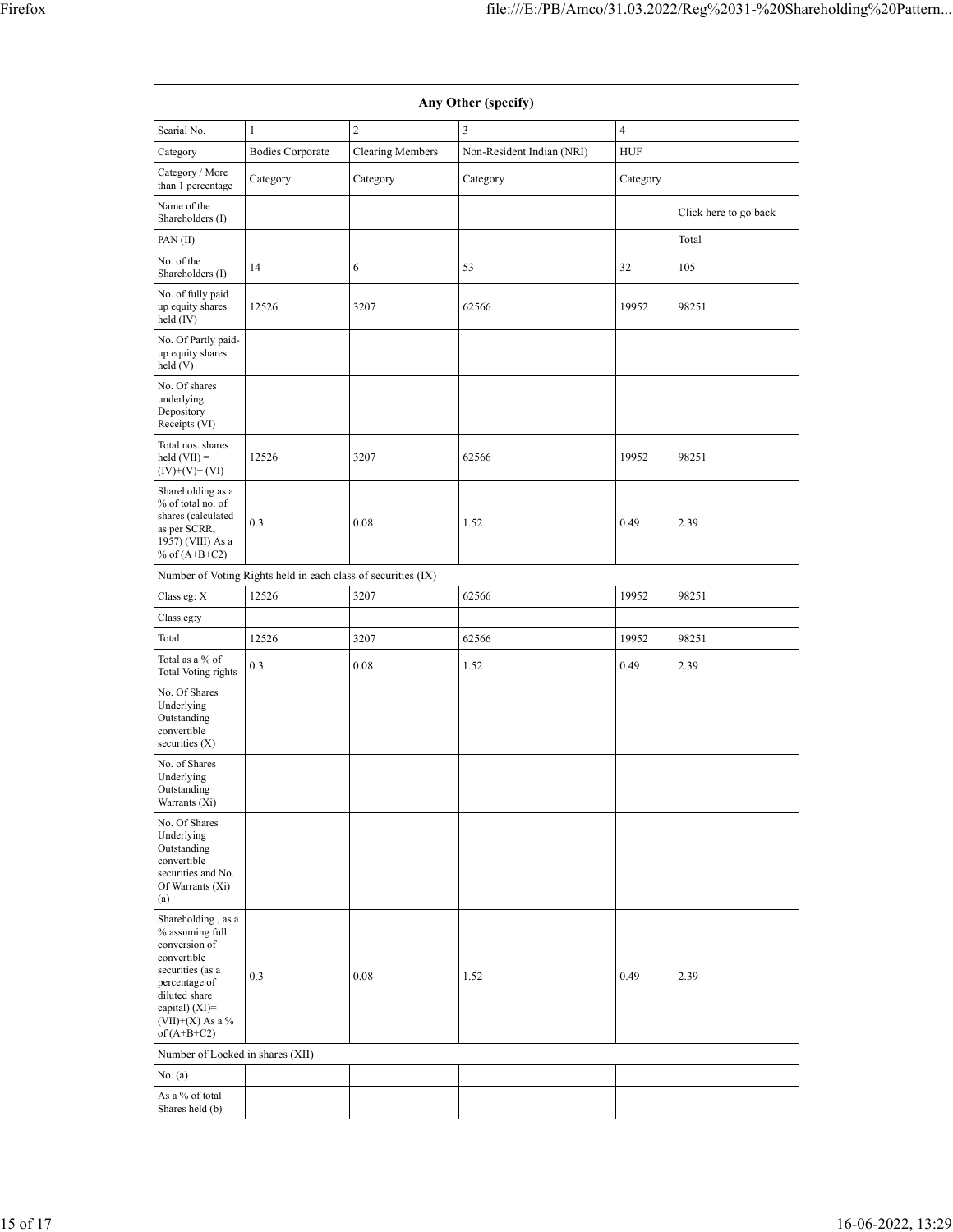| Number of equity<br>shares held in<br>11625<br>dematerialized<br>form $(XIV)$ |  | 3207 | 24466 | 19952 | 59250 |  |  |  |
|-------------------------------------------------------------------------------|--|------|-------|-------|-------|--|--|--|
| Reason for not providing PAN                                                  |  |      |       |       |       |  |  |  |
| Reason for not<br>providing PAN                                               |  |      |       |       |       |  |  |  |